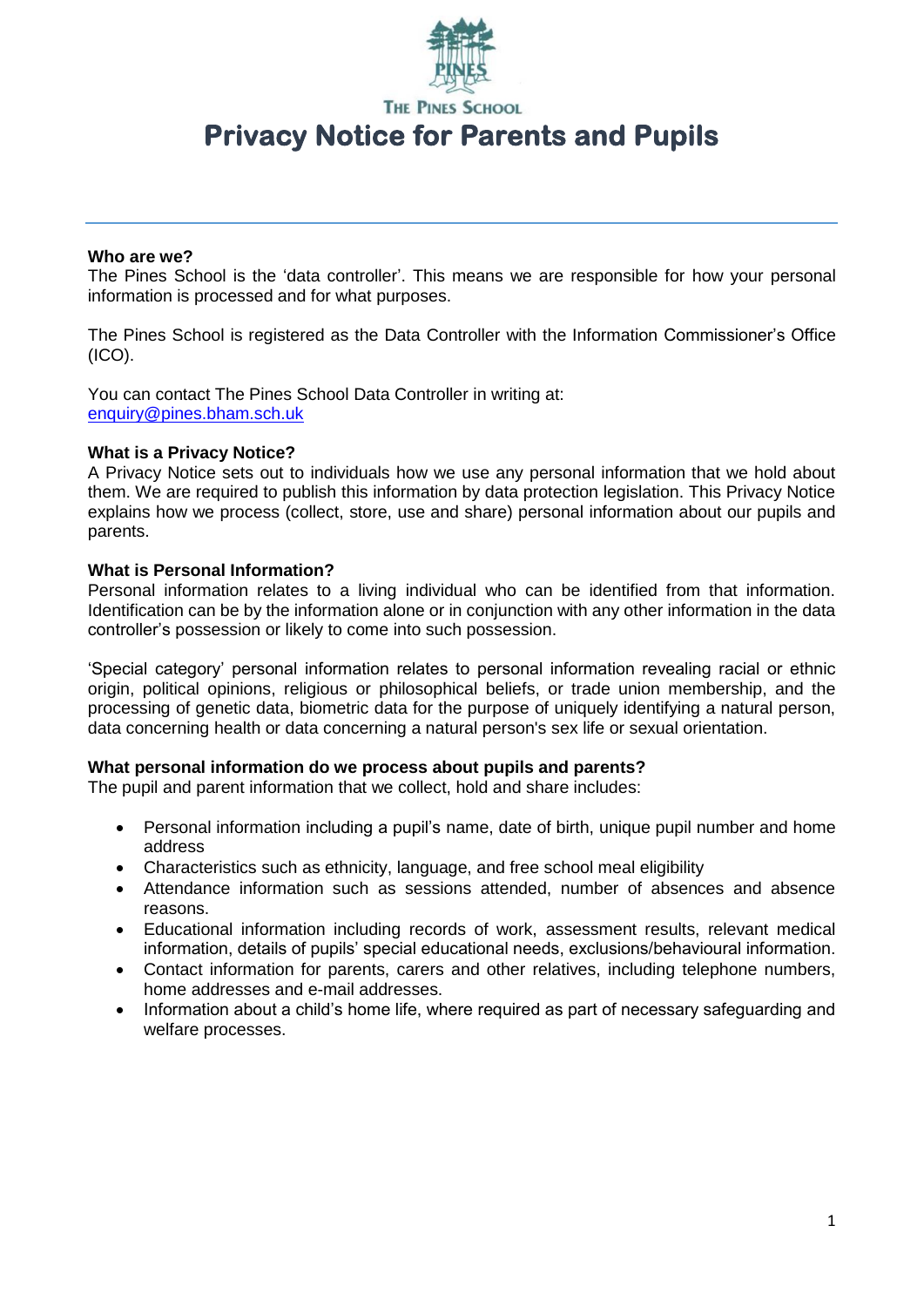## **Why do we use personal information?**

We use pupil data:

- to support pupil learning
- to monitor and report on pupil progress
- to provide appropriate pastoral care
- to assess the quality of our services
- to comply with the law regarding data sharing
- to safeguard pupils
- to share medical information with health professionals
- to comply with statutory returns

## **Collecting pupil information**

Whilst the majority of pupil information you provide to us is mandatory, some of it is provided to us on a voluntary basis. In order to comply with the General Data Protection Regulation, we will inform you whether you are required to provide certain pupil information to us or if you have a choice in this.

## **What are the legal reasons for us to process your personal information?**

We are required to process personal information in accordance with data protection legislation and only do so when the law allows us to. The lawful reasons we have for processing personal information are as follows:

# **1) To comply with the law**

We collect and use general purpose pupil information in order to meet certain legal requirements and legal obligations placed upon the school by law. We therefore are required to this process personal information for such purposes even if you have not consented to us doing so.

If you would like a copy of or further information regarding the statutory authorities that underpin our legal obligations, you should contact the school in writing.

# **2) To protect someone's vital interests**

We are able to process personal information when there is an emergency and/or where a person's life is in danger.

## **3) With the consent of the individual to whom that information 'belongs'**

Whilst much of the personal information processed is in accordance with a legal requirement, there is some personal information that we can only process when we have your consent to do so. In these circumstances, we will provide you with specific and explicit information regarding the reasons the data is being collected and how the data will be used.

# **4) To perform a public task**

It is a day-to-day function of the school to ensure that children receive the education and support they require. Much of this work is not set out directly in any legislation but it is deemed to be necessary in order to ensure that pupils are properly educated and supported

Please be aware that an individual has the right to object to any processing where it is likely to cause or is causing harm or distress. To exercise this right, individuals should do so by contacting the school to inform them of their reasons for the objection. These reasons should relate to your specific circumstances. Upon receipt of an objection, the school will consider the reasons for the objection and balance this against the legitimate grounds to process data.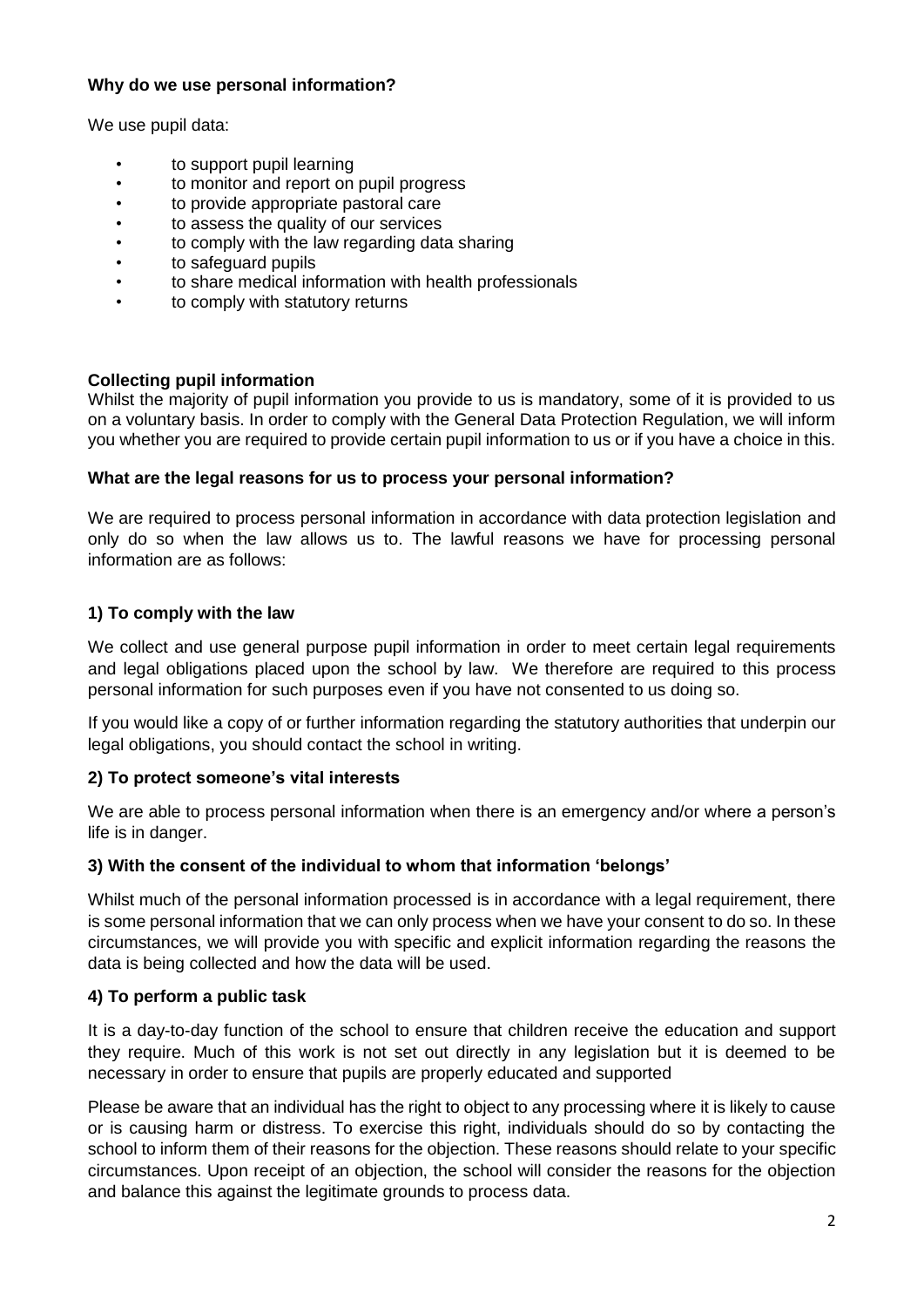## **5) We have a legitimate interest**

Occasionally we have reasons to process information which fall outside of our usual day-to-day school functions.

Please be aware that an individual has the right to object to any processing where it is likely to cause or is causing harm or distress. To exercise this right, individuals should do so by contacting the school to inform them of their reasons for the objection. These reasons should relate to your specific circumstances. Upon receipt of an objection, the school will consider the reasons for the objection and balance this against the legitimate grounds to process data.

## Special category personal information

In order to process 'special category' data, we must be able to demonstrate how the law allows us to do so. In additional to the lawful reasons above, we must also be satisfied that ONE of the following additional lawful reasons applies:

- 1) Explicit consent of the data subject
- 2) Processing relates to personal data which is manifestly made public by the data subject
- 3) Necessary for establishing, exercising or defending legal claims
- 4) Necessary for reasons of substantial public interest
- 5) Necessary for preventive or occupational medicine, or for reasons of public interest in the area of public health
- 6) Necessary for archiving, historical research or statistical purposes in the public interest

## **Who might we share your information with?**

We routinely share information with:

- schools that the pupils attend after leaving us
- our local authority
- the Department for Education (DfE)
- School nurse
- **NHS**
- Public Health and other public health agencies
- Information Management software: SIMS
- Educational apps: Dojo, TT Rock star. Lexia, Educational City
- Conferencing software for homework and home learning: Zoom, Purple Mash, School YouTube channel
- HR and Pavroll
- Conferencing software for observations by social workers or educational psychologist via teams which are not recorded.

We do not share information about our pupils or parents unless the law and our policies allow us to do so.

## **Data collection requirements:**

To find out more about the data collection requirements placed on us by the Department for Education (for example; via the school census) go to [https://www.gov.uk/education/data-collection](https://www.gov.uk/education/data-collection-and-censuses-for-schools)[and-censuses-for-schools.](https://www.gov.uk/education/data-collection-and-censuses-for-schools)

## **Covid-19 – Data Collection Requirements:**

It may be necessary for us to share limited information with the Department of Public Health if an individual tests positive for Coronavirus, or if there is a Coronavirus outbreak. This will enable the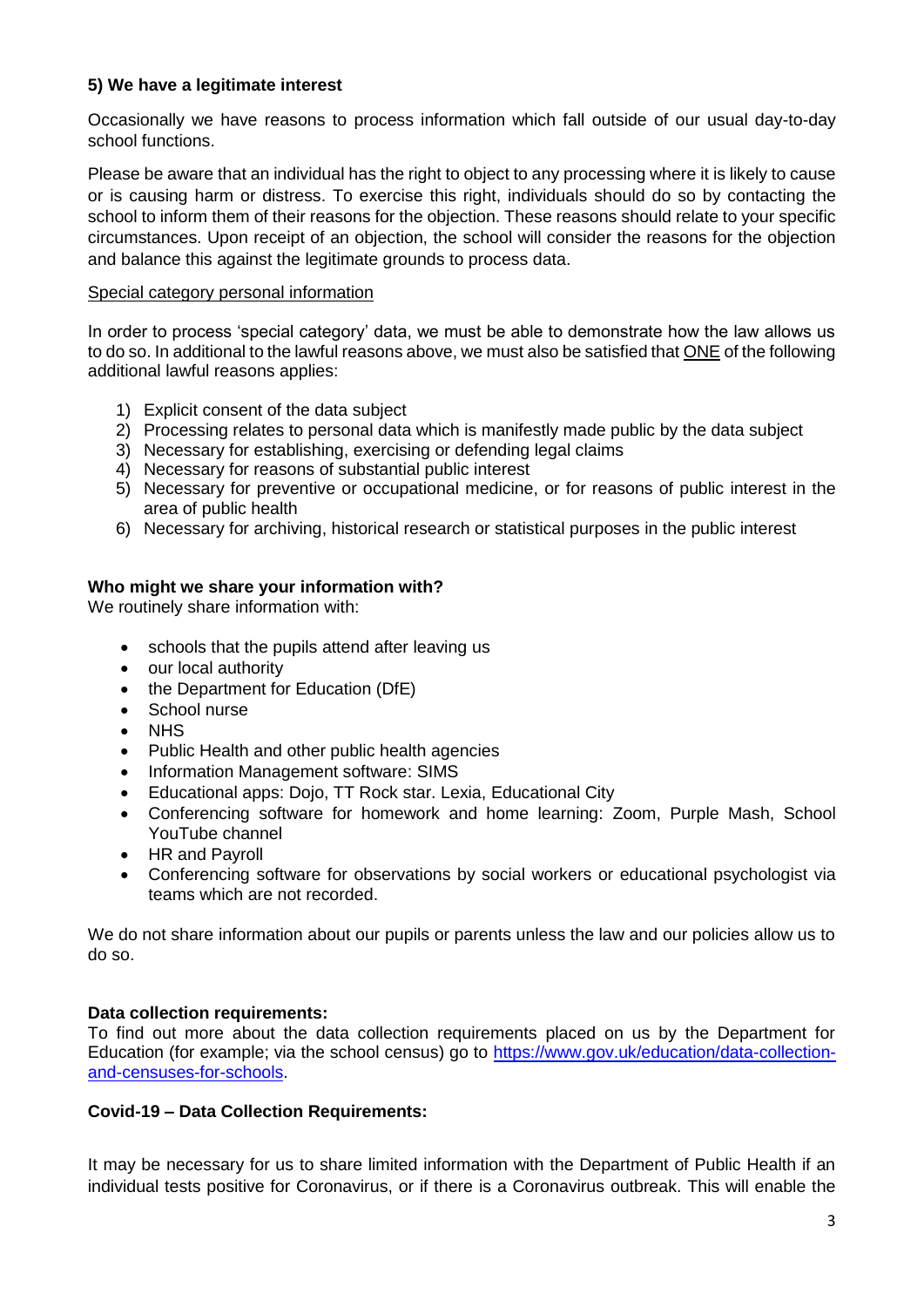named agencies to liaise with families to provide advice and support, and to take appropriate steps in responding to an outbreak.

## **Testing in schools**

To enable lateral flow testing in schools, we need to process personal data of pupils taking part. For information on the data processed in relation to testing in schools, please refer to the privacy information provided by the DfE https://www.gov.uk/government/publications/coronavirus-covid-19 testing-privacy-information

#### **What do we do with your information?**

All personal information is held in a manner which is compliant with data protection legislation. Personal information is only processed for the purpose it was collected the school monitors the personal information it processes and will only share personal information with a third party if it has a legal basis to do so (as set out above).

#### **NHS Test and Trace/Public Health Agencies:**

It may be necessary for us to share limited information with the above agencies in the event that an individual tests positive for Coronavirus, or if there is a Coronavirus outbreak. This will enable the named agencies to liaise with families to provide advice and support, and to take appropriate steps in responding to an outbreak.

#### **How long do we keep your information for?**

In retaining personal information, the school complies with the Retention Schedules provided by the Information Record Management Society. The schedules set out the Statutory Provisions under which the school are required to retain the information.

A copy of those schedules can be located using the following link: <http://irms.org.uk/page/SchoolsToolkit>

#### **Transferring data internationally**

Where we transfer personal data to a country or territory outside the European Economic Area, we will do so in accordance with data protection law.

#### **What are your rights with respect of your personal information?**

Under data protection law, parents and pupils have the right to request access to information about them that we hold. To make a request for your personal information, or to have access to your child's educational record. Contact the school on [enquiry@pines.bham.sch.uk](mailto:enquiry@pines.bham.sch.uk) or via post at The Pines School, Marsh Hill, Erdington, B23 7EY.

Where the school process data for the purposes of legitimate interests or to fulfil their public task, individuals have a right to object to the processing where it is likely to cause, or is causing, harm or distress. When exercising this right, individuals should contact the school to inform them of their reasons for their objection. The school will consider the reasons for any objection and asses the risk to the individual against the purposes for the processing. In the event the school is unable to comply with an objection, we will ensure we can demonstrate compelling legitimate grounds to continue with the processing.

You also have the right to:

- prevent processing for the purpose of direct marketing;
- object to decisions being taken by automated means;
- in certain circumstances, have inaccurate personal data rectified, blocked, erased or destroyed; and